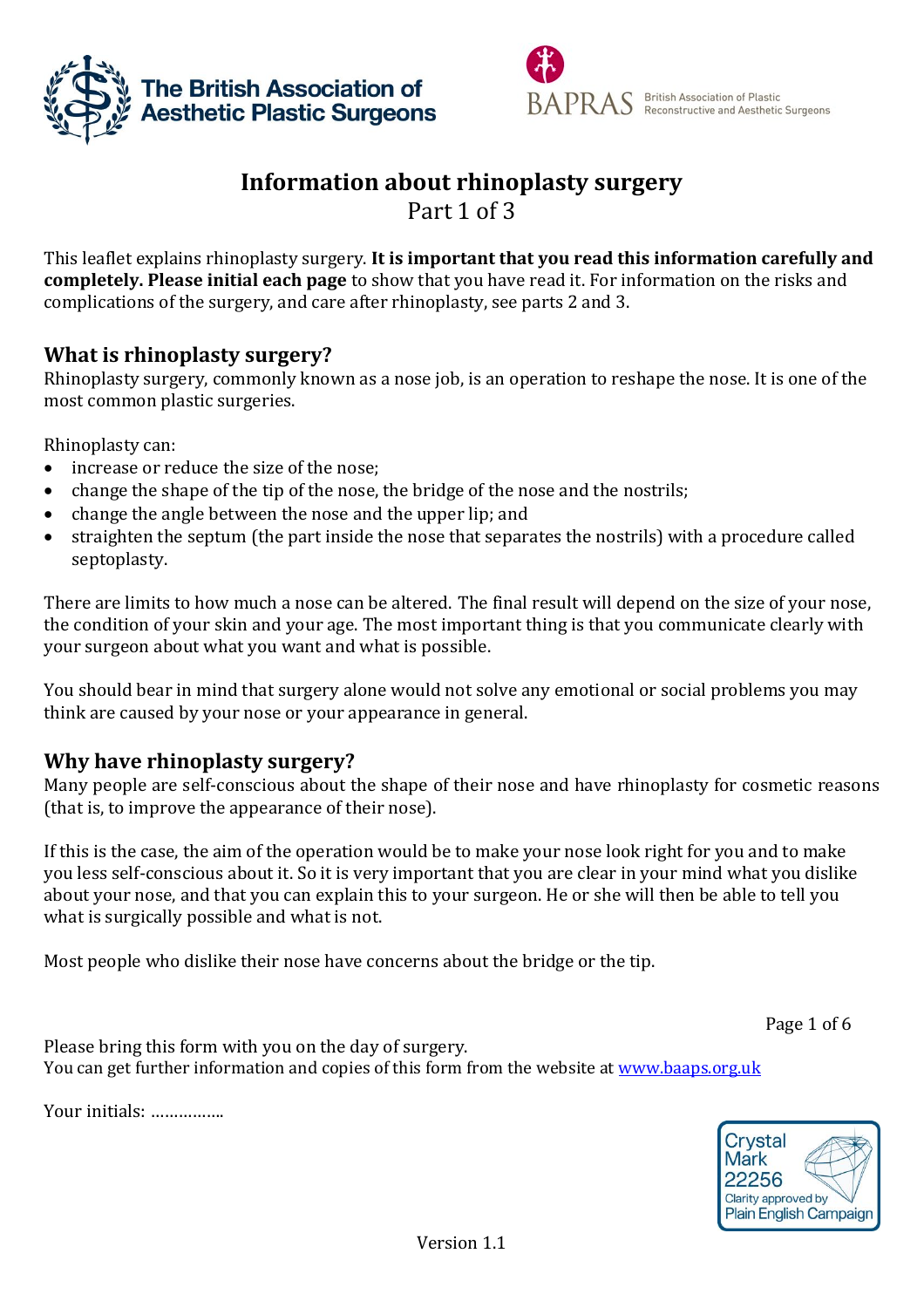

Rhinoplasty is most commonly carried out to:

- alter the hump at the bridge of the nose;
- reshape the tip of the nose;
- change the length or width of the nose;
- change the width of the nostrils.

Other patients may choose to have rhinoplasty because of an injury to the nose, if the nose has been broken or bent by some kind of accident. Others may have breathing problems relating to the nasal airways, and will choose to have septoplasty.

In both of these cases, rhinoplasty would be considered to be reconstructive, whereas for the majority of nose operations the surgery is classed as cosmetic. Septoplasty can sometimes be carried out at the same time as the work to improve the appearance of the nose.

### **What will happen before my operation?**

You will meet your surgeon to talk about why you want surgery and what you want. The surgeon will make a note of any illnesses you have or have had in the past. They will also make a record of any medication you are on, including herbal remedies and medicines that are not prescribed by your doctor.

Your surgeon will examine your nose, and may take some photographs for your medical records. They will ask you to sign a consent form for taking, storing and using the photographs. You may also be asked to talk to other members of the team, such as a psychologist.

The surgeon will measure your height and weight to make sure that it is safe to do an operation. If you are overweight, or planning to become pregnant, your surgeon may suggest delaying your operation.

Page 2 of 6

Please bring this form with you on the day of surgery. You can get further information and copies of this form from the website at [www.baaps.org.uk](http://www.baaps.org.uk/)

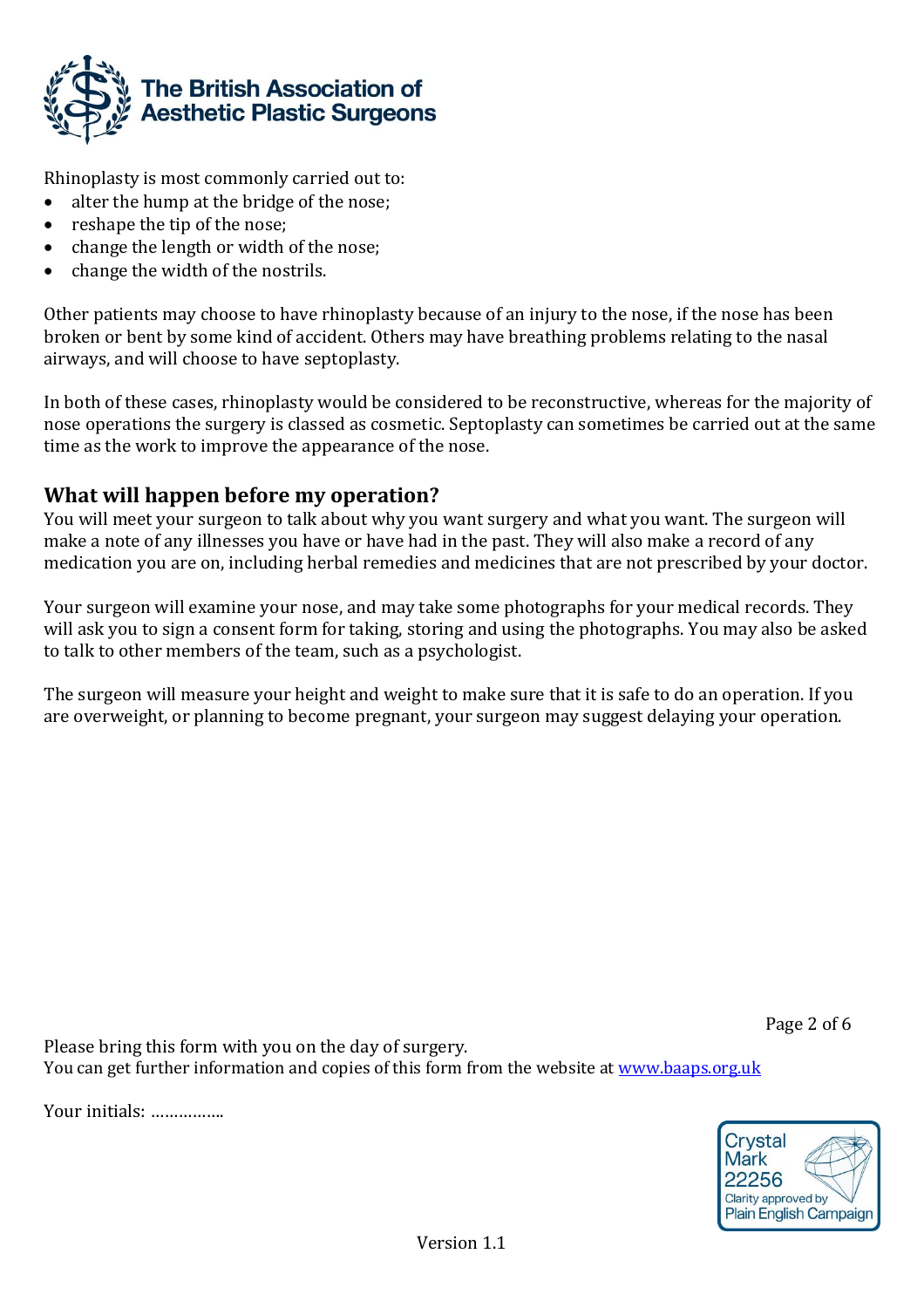

# The British Association of<br>Aesthetic Plastic Surgeons



## **How is the surgery performed?**

Rhinoplasty to change the shape of the nose is performed either from inside the nostrils (called closed rhinoplasty) or by making a small cut between the nostrils and lifting the skin, as shown opposite (this is called open rhinoplasty). The precise nature of the operation will depend on the area of the nose that is being treated. The scar may be straight, V-shaped or zigzag.

## **Changing the ridge of the nose**

If the bridge of the nose is being operated on, the surgeon removes the bone and cartilage that is causing the 'hump'. The nose may then be broken so the remaining pieces of bone can be moved closer together to narrow the nose.

#### **Changing the tip of the nose**

If the tip of the nose is being operated on, the cartilage that makes up the support under the tip needs to be partly removed or reshaped. This can be done through closed or open rhinoplasty.

## **Changing the length of the nose**

Your surgeon will adjust and reduce the septum, to help shrink the tip and reduce the overall length of the nose. Adjusting the cartilage at the tip of the nose can also reduce the length of the nose.

Page 3 of 6

Please bring this form with you on the day of surgery. You can get further information and copies of this form from the website at [www.baaps.org.uk](http://www.baaps.org.uk/)

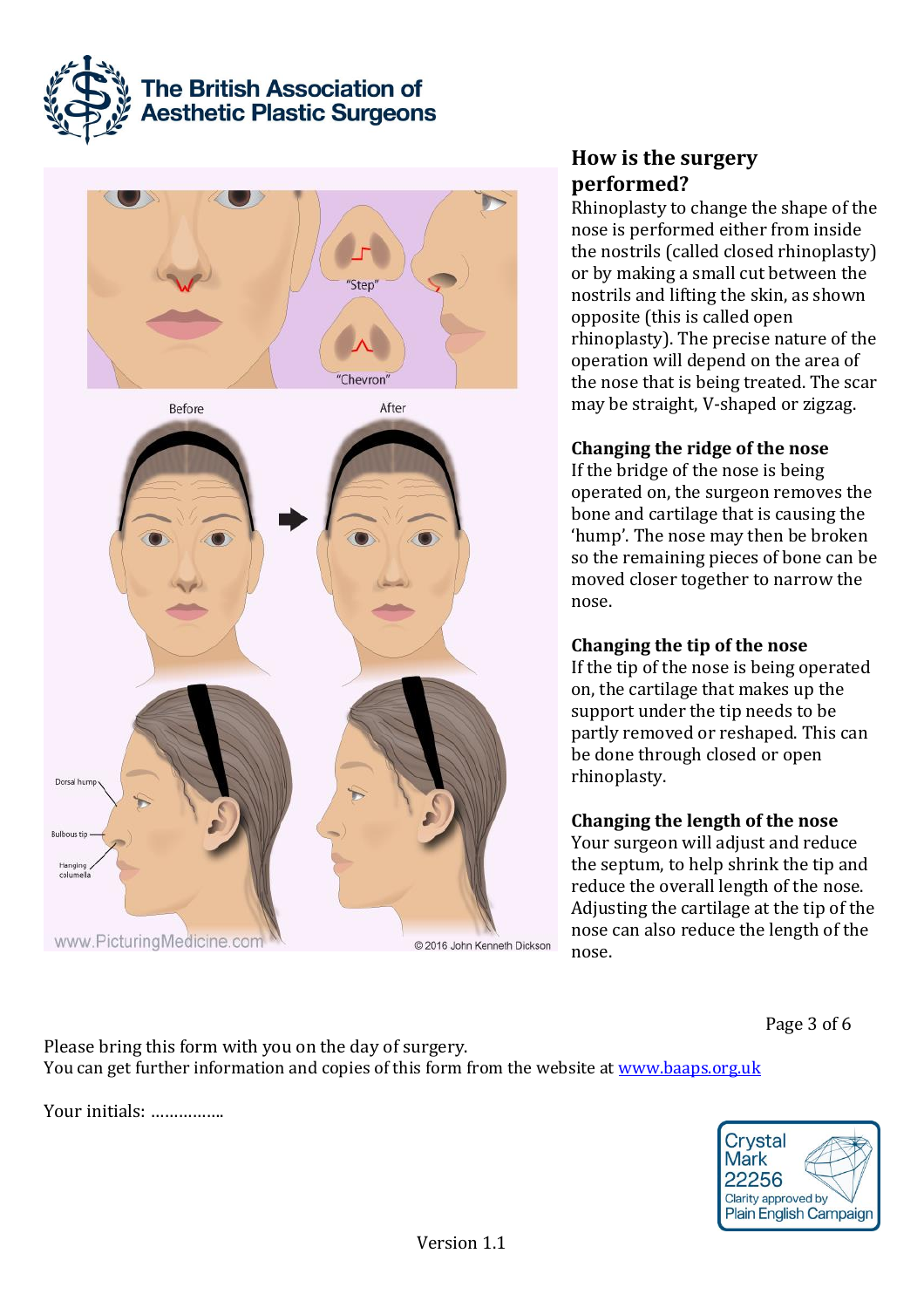

#### **Changing the width of the nose**

Your surgeon can reduce the width of the nose, to make it narrower, by breaking the bone and repositioning it.

#### **Increasing the bridge or tip of the nose**

Surgeons can use bone or cartilage, or an implant, to change the contour of a 'flat' bridge or tip. This is called additional rhinoplasty or augmentation rhinoplasty. The bone or cartilage used can be taken from the nose (the nasal bone or the septum), or from other places such as the rib, hip or ear.

#### **Changing the septum**

If your nose has been flattened by an injury, the septum could be buckled, making breathing difficult. This can sometimes be altered at the same time as the surgery explained on the previous page, or as a separate operation.

#### **Choosing a surgeon**

If you decide to have rhinoplasty, only go to a surgeon who is properly trained and on the specialist register held by the General Medical Council. They will talk to you about what is possible for you or might give the best results. Members of several different organisations do cosmetic surgery, so your general practitioner (GP) is the best person to advise you on who to see.

You should talk to your surgeon before your operation about when and how to pay.

Nobody needs urgent rhinoplasty. If you are not given time to think about it, you should look elsewhere.

#### **How can I help my operation be a success?**

Be as healthy as possible. It is important to keep your weight steady with a good diet and regular exercise. Your GP can give you advice on this.

If you smoke, stopping at least six weeks before the operation will help to reduce the risk of complications.

Do not worry about removing hair near where cuts will be made, but do wash your face during the 24 hours before your operation to make sure that the area is as clean as possible.

Page 4 of 6

Please bring this form with you on the day of surgery. You can get further information and copies of this form from the website at [www.baaps.org.uk](http://www.baaps.org.uk/)

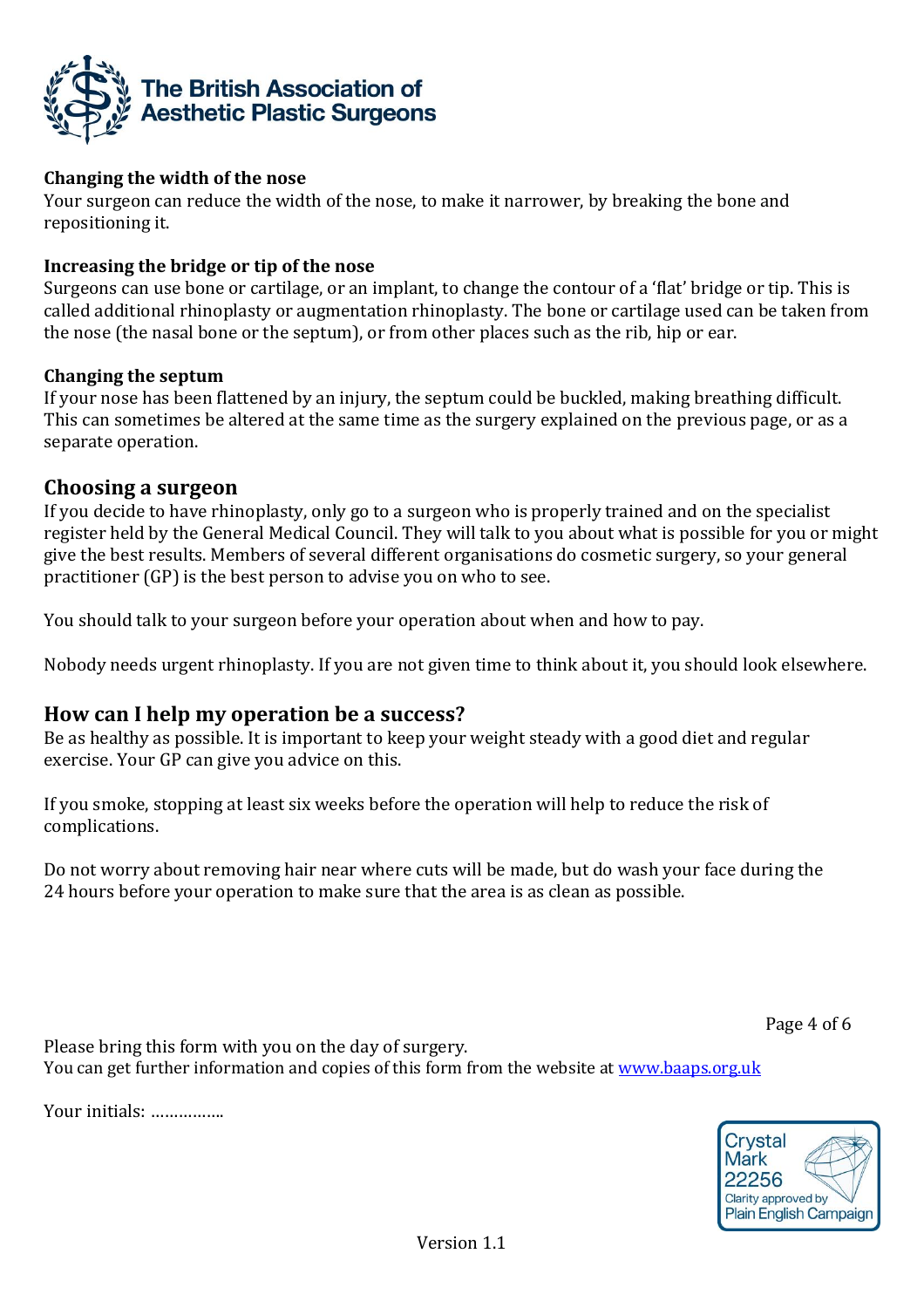

## **To find out more, visit the websites below.**

#### **Contact us:**

The British Association of Aesthetic Plastic Surgeons The Royal College of Surgeons of England 35-43 Lincoln's Inn Fields London WC2A 3PE

Phone: 020 7430 1840 Fax: 020 7242 4922 Email: [info@baaps.org.uk](mailto:info@baaps.org.uk) Website: www.baaps.org.uk

**British Association of Plastic, Reconstructive and Aesthetic Surgeons**

(Address as above)

Phone: 020 7831 5161 Fax: 020 7831 4041 Email: [secretariat@bapras.org.uk](mailto:secretariat@bapras.org.uk) Website: www.bapras.org.uk

#### **Information on cosmetic surgery**

[www.baaps.org.uk/safety-in-surgery](http://www.baaps.org.uk/safety-in-surgery) www.bapras.org.uk/public/patient-information/cosmetic-surgery/considering-cosmetic-surgery www.gov.uk/government/news/recommendations-to-protect-people-who-choose-cosmetic-surgery

#### **General Medical Council (GMC) plastic surgery specialist register**

www.gmc-uk.org/doctors/register/LRMP.asp

#### **Anaesthetics**

[www.rcoa.ac.uk/patientinfo](http://www.rcoa.ac.uk/patientinfo)

Page 5 of 6

Please bring this form with you on the day of surgery. You can get further information and copies of this form from the website at [www.baaps.org.uk](http://www.baaps.org.uk/)